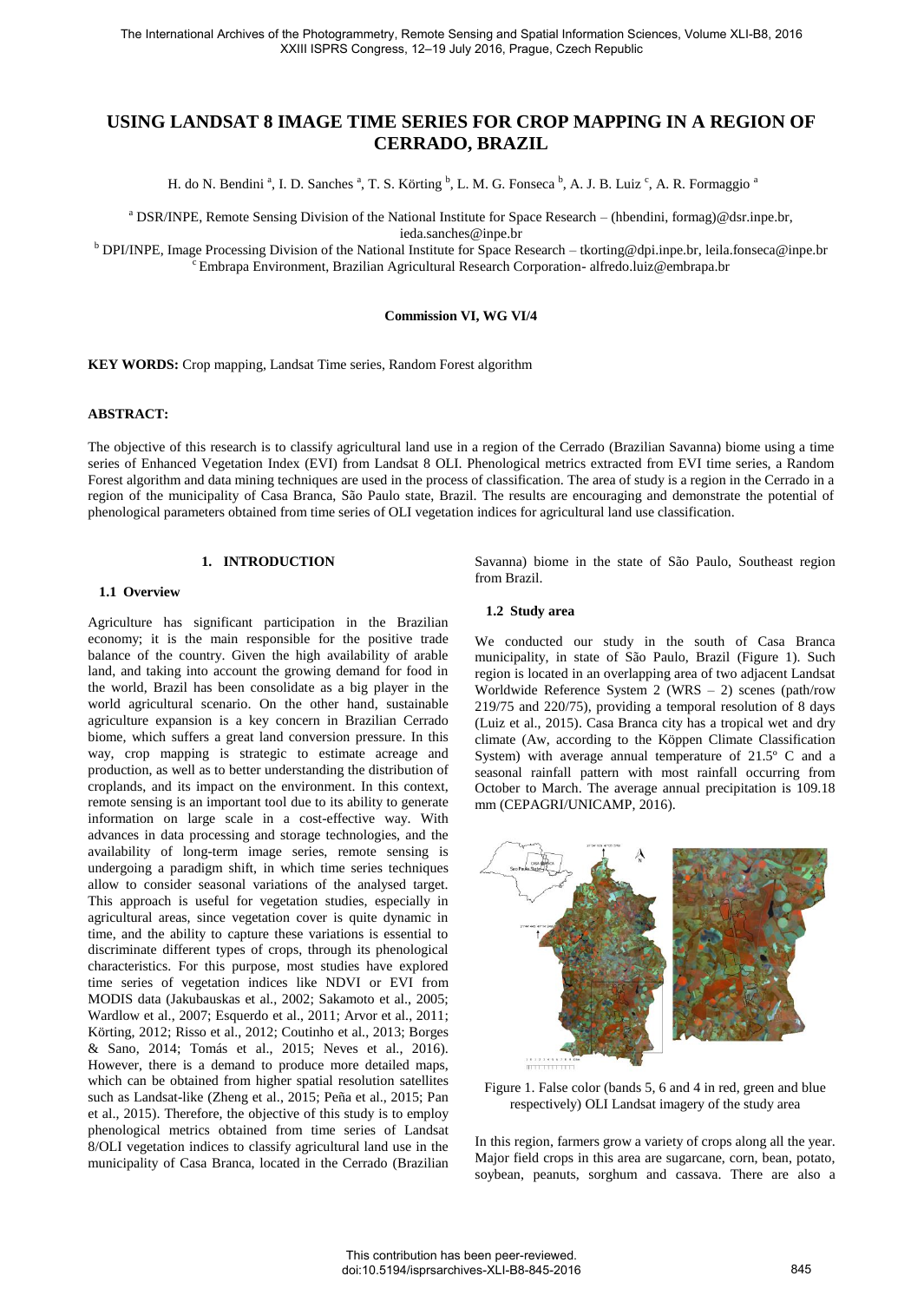significant production of citrus, mango, coffee, rubber and eucalyptus (IBGE, 2016). Farmers grow crops in double cropping systems and even in triple cropping systems, mainly on the irrigated areas. The usual planting summer crop dates is from October to December and harvesting from February to April, but planting crops in late fall (May – July) and harvest in the next spring are also observed, especially in the irrigated areas.

# **2. MATERIALS AND METHODS**

#### **2.1 Remotely sensed data**

A total of 46 scenes of Landsat 8 OLI (Path 219 and 220/ Row 75) between July 2014 (Day of year – DOY 206) and July 2015 (DOY 209) were obtained at the US Geological Survey platform (USGS) Earth Resources Observation and Science (EROS) Center Science Processing Architecture (ESPA). These data are provided with geometric correction level 1 (L1T) and converted to surface reflectance by the algorithm of atmospheric correction LEDAPS (Landsat Ecosystem Disturbance Adaptive Processing) (Masek et al., 2006). We then generate EVI layers for each image in according to this equation (Huete et al., 2002):

$$
EVI = \frac{NIR - R}{NIR + (6 * R - 7.5 * B) + 1},
$$
 (1)

where  $NIR =$  near-infrared reflectance band (OLI band 5)  $R =$  red reflectance band (OLI band 4)  $B =$  blue reflectance band (OLI band 2).

EVI was chosen because its capacity for highlighting the spectral response related to green vegetation canopy, taking into account the background and atmospheric effects.

#### **2.2 Removal of outliers and null values and filtering**

No cloud free images were identified in November, February and March. Therefore, we applied the following simple linear interpolation to remove outliers and null values:

$$
x_t = \frac{x_{t-1} + x_{t+1}}{2} \quad \{\text{if } x_t < 0.01\}, \qquad (2)
$$

where *x<sup>t</sup>*  $x_t$  = an observation of the time series at time *t*  $x_{t-1}$  = an observation at time *t*-*I*  $x_{t+1}$  = at time  $t+1$ .

 $x_t$  observation is replaced by the average of  $x_{t-1}$  and  $x_{t+1}$  if  $x_t$  is less than 0.01. This method, however, is not capable of removing consecutive outliers. Afterwards, the time series were smoothed through the double logistic filter (Zhang et al., 2003; Jönsson; Eklundh, 2004). This function is recommended for smoothing image time series on cropland areas in the Brazilian Cerrado (Borges & Sano, 2014).

#### **2.3 Seasonal data extraction**

Phenological metrics extracted from EVI time series were obtained by the TIMESAT software (3.2 version) (Jönsson; Eklundh, 2004) [\(web.nateko.lu.se/timesat/\),](web.nateko.lu.se/timesat/) in which seasonal data were extracted for each of growing seasons of the central year (Figure 2). During a period of *n* years there may be  $n - 1$ 

full seasons together with two fractions of a season in the beginning and end of the time series. Then, to extract seasonality parameters from one year of data the time series was duplicated to span three years, as recommended by Jönsson and Eklundh (2015). Figure 2 shows the schema of the seasonality parameters generated by TIMESAT. In this work we assume that the seasonality parameters are the same of phenological metrics. The time for the beginning of season (a), or start of the season (sos), and the end of season (eos) (b) is the time for which the left and right edge, respectively, has increased to a defined level (often a certain fraction of the seasonal amplitude) measured from the minimum level on the corresponding side. The length of the season (c) is the time from the start to the end of the season. Base value (d) is given as the average of the left and right minimum values. The middle of season (e) is computed as the mean value of the times for which, respectively, the left edge has increased to the 80 % level and the right edge has decreased to the 80 % level.



Figure 2. Examples of seasonality parameters generated by TIMESAT: (a) beginning of season, (b) end of season, (c) length of season, (d) base value, (e) time of middle of season, (f) maximum value, (g) amplitude, (h) small integrated value, (h+i) large integrated value. The red line represents the filtered data, and blue the original data

The maximum value (f), or the peak of phenological cycle, is the largest data value for the fitted function during the season. The seasonal amplitude (g) is the difference between the maximum value and the base level. The left derivative is calculated as the ratio of the difference between the left 20% and 80% levels and the corresponding time difference. The right derivative (i.e. the rate of decrease at the end of the season) is the absolute value of the ratio of the difference between the right 20% and 80% levels and the corresponding time difference. The rate of decrease is thus given as a positive quantity. Large seasonal integral  $(h+i)$  is integral of the function describing the season from the season start to the season end. And the small seasonal integral (h) is the integral of the difference between the function describing the season and the base level from season start to season end (Jönsson and Eklundh, 2015). For more details see Jönsson and Eklundh (2002; 2004).

#### **2.4 Training and validation data**

Field campaigns were carried out for collecting training samples, totalling 16,243 pixels. The classes considered were Annual Crop (potato and corn, on a double crop system), Semi-Perennial Crop (sugarcane and cassava), Perennial Crop (citrus,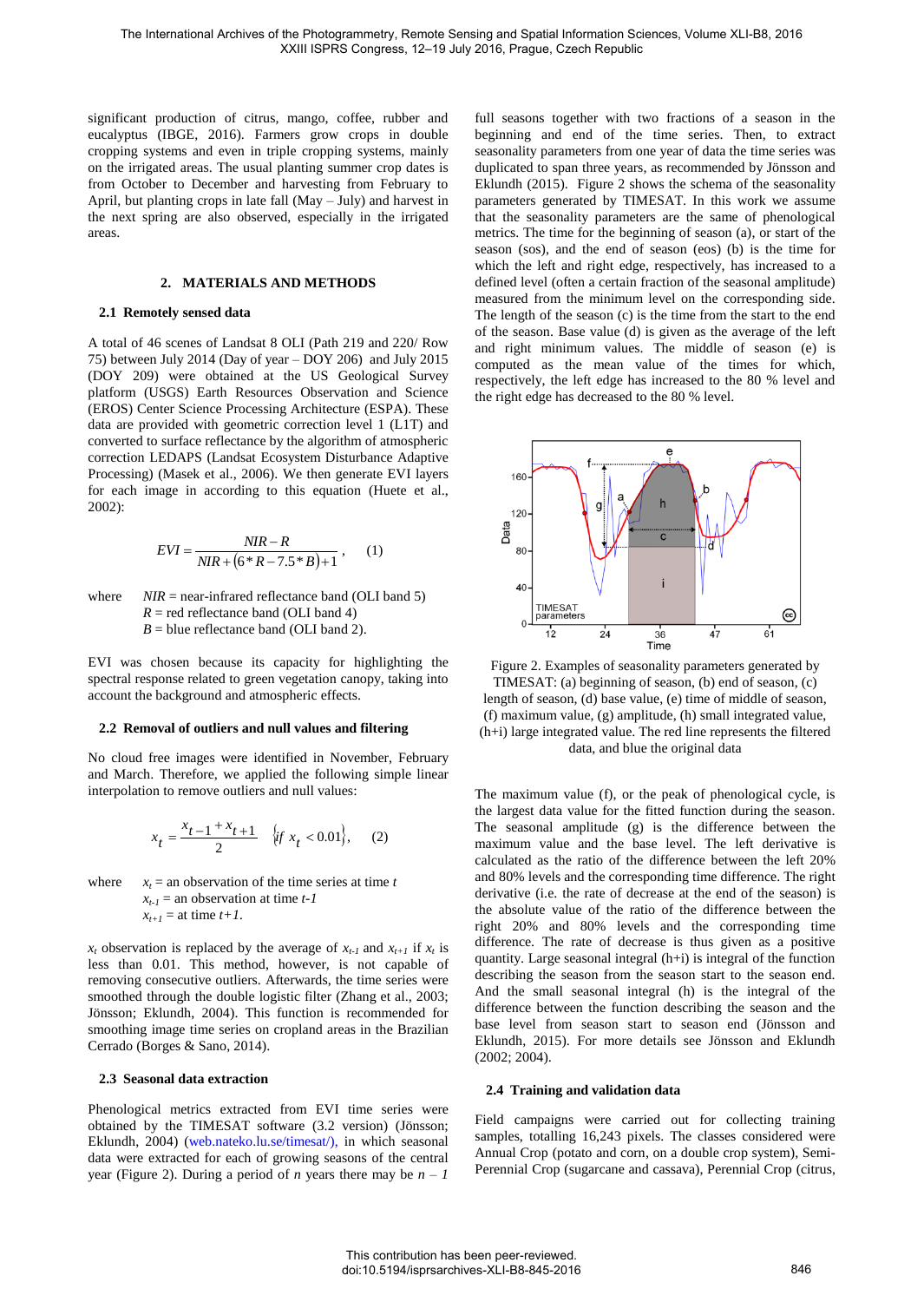mango and rubber) and Planted Forestry (eucalyptus). The polygons that represent each class were directly digitized over Landsat 8 images.

# **2.5 Random Forest classification**

The variables obtained by TIMESAT were subjected to data mining using the Random Forest classification (Breiman, 2001). In this classification, data set is randomly divided in several subsets of smaller size by applying bootstrap (Han et al., 2011), and for each subset a decision tree is built. All trees contribute to the classification of each object under study, by voting on which class the target attribute must belong. Random Forest algorithm has been widely used in remote sensing applications (Clark et al, 2010; Müller et al, 2015; Peña et al, 2015) due to its advantages in efficiently handle large databases, providing estimates on most relevant variables, and identification of outliers (Rodriguez-Galiano et al., 2012).

#### **3. RESULTS AND DISCUSSION**

#### **3.1 Crop phenological curves and TIMESAT features**

Initially, we evaluated the time series spectral profiles of different types of targets. The phenological features were characterized by median values observed in all samples for each class. Figures 3 to 8 shows the time series spectral profiles for all targets and the results based on two approaches for noise removal, in which dotted line represents the time series outliers and null values removed (Equation 2) and the thick line represents the double logistic filtered time series. The samples of annual crop were located in two different farms. However, both were on pivot-center irrigation systems. We observed during fieldwork that in one of them there was a triple crop system (potato, bean and corn), where potatoes were harvested between July and mid-August. This was followed by corn planting in September, which was harvested between January and February. We also observed a short-cycle bean between February and March, followed by corn planting from May. The majority of time series samples of this farm, only one season was modelled by TIMESAT, corresponding to corn planting in late September (DOY 265) and harvested in early February (DOY 41). The middle of season was observed in mid-November (DOY 325) (Figure 3).



Figure 3. Time series EVI spectral profile for an annual crop sample located into a triple cropping system of potato, bean and corn. Dotted line represents the time series outliers and null values removed and the thick line represents the double logistic filtered time series.

It was not possible to identify potatoes seasons because it was not completely covered by the time series span. It was also not possible to capture the bean season, as well the late fall corn season. We hypothesize that this was due to the short cycle of bean and mainly for the high intensity of cloud contaminated pixels on this period. Although potatoes were harvested later in the other farm, it was not possible to detect their season. Only the corn season was detected, starting between late November and mid-December (DOY 347) and the end of season it was on mid-April (DOY 102). The middle of season was observed in late January (DOY 26). On the semi-perennial crop samples corresponding to cassava farms it was observed that in 77% of pixels were detected only one season. The start of season was in late September (DOY 270) and the middle of season was detected in mid-February (DOY 45). Based on field observations, we hypothesize that this season can be associated to the end of the cassava senescence, characterized by the start of a new greenness period. The end of season coincided with the end of harvest, when the area becomes completely covered by weeds. In the other 23% of pixels it was possible to detect two seasons, where the second season began between early December (DOY 347) and early April (DOY 60) ending on late June (DOY 179). This indicates a predominant phenological behavior of weed, which has a great biomass gain after a rainfall period (Figure 4).



Figure 4. Time series EVI spectral profile for a semi-perennial crop sample of cassava.

We observed that sugarcane (semi-perennial crop class) was planted in June. However, the complete ground cover occurred only in November, when it is very difficult to have cloud-free images. Therefore, the start of season was identified in early December (DOY 338) and the end of season in mid-May (DOY 135), corresponding to the harvest (Figure 5).



Figure 5. Time series EVI spectral profile for a semi-perennial crop sample of sugarcane.

Figure 6 shows the time series spectral profile of a perennial crop sample, corresponding to a rubber tree farm. We can observe two season's detection. In the first one, the start of season was in the middle of August (DOY 229) and the end in December (DOY 352). The second season began between December and February (DOY 29) and the end of season occurred in late July (DOY 190). This occurred in 61% of the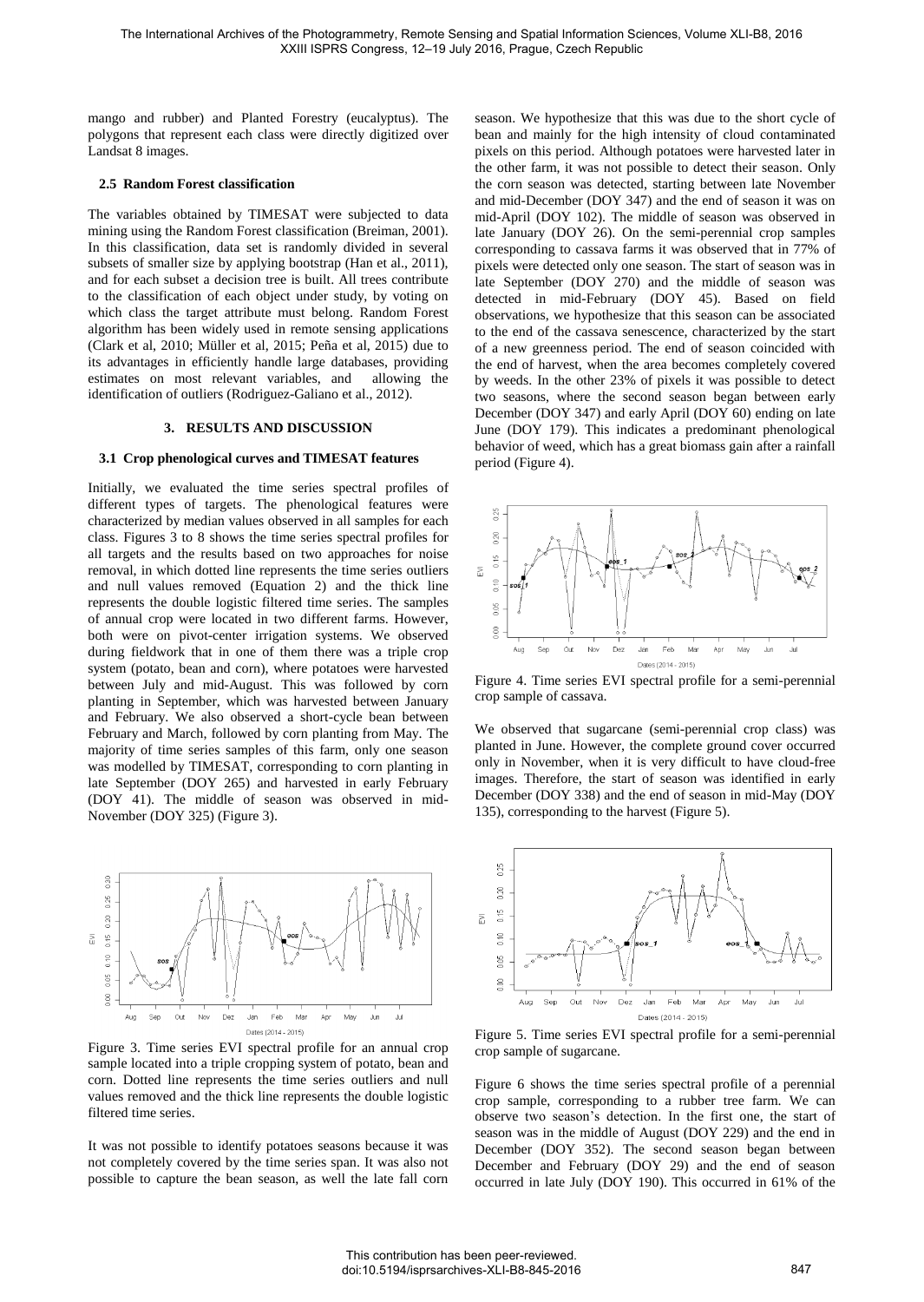pixels inside this farm. This behavior was not expected for rubber trees, considered a perennial crop. However, this can be explained by the high frequency of cloud-contaminated images between November and February. This noise could not be corrected by the smoothing and noise removal techniques employed in this current study. Additionally, the rubber trees phenology in this region has a senescence period between July and August, followed by a greenness period after September. The 49% remaining pixels located in this farm produces time series with a single season between August (sos = DOY 231) and late July ( $\cos = DOY$  173).



Figure 6. Time series EVI spectral profile for a perennial crop sample of rubber trees.

Time series of pixels located in one of the two citrus farms that represent the perennial crops class presents a subtle difference on phenological features. TIMESAT detected one short season starting in early December (DOY 343) and ending in mid-March (DOY 73). The other citrus farm, as well in the mango farm, the model detected a longer season, between December (DOY 338) and June (DOY 171). Among the other differences it was also observed bigger amplitudes in the first citrus farm  $(median = 0.073$  EVI) than in the other perennial crops farms  $(median = 0.059$  and 0.055 for citrus and mango, respectively). Furthermore, the middle of season in the first citrus farm occurred in January (DOY 18) and the EVI peak found corresponded to 0.22 EVI, while in the other areas the middle occurred in March (DOY 61 and 85, for citrus and mango), with a 0.18 EVI peak.



Figure 7. Time series EVI spectral profile for perennial crop sample of one of the citrus farm (similar to mango).

Finally, in the eucalyptus planted forests, around 60% of pixels presented time series in which it was not possible to detect any season, so the values of phenological features were zero. In the other 40% pixels time series TIMESAT detected one season that began on early February (DOY 41) and finished on July (DOY 185), as showed in Figure 8.



Figure 8. Time series EVI spectral profile for a planted forest sample of eucalyptus.

#### **3.1 Classification performance**

A 10 fold cross-validation technique was applied in the training set and 15,499 of the 16,243 pixels were classified correctly, resulting in an accuracy of 95.42% and Kappa 0.9284. The confusion matrix with the errors of commission and omission is presented in Table 1.

| <b>Reference</b> |              |      |     |      |      |              |     |
|------------------|--------------|------|-----|------|------|--------------|-----|
| Classification   |              | a    | b   | c    | d    | <b>Total</b> | EC% |
|                  | a            | 6563 | 40  | 184  | 127  | 6914         | 5.1 |
|                  | b            | 3    | 717 | 7    | 10   | 737          | 2.7 |
|                  | $\mathbf c$  | 265  | 17  | 6303 | 40   | 6625         | 4.9 |
|                  | d            | 26   | 21  | 4    | 1916 | 1967         | 2.6 |
|                  | <b>Total</b> | 6857 | 795 | 6498 | 2093 | 16243        |     |
|                  | EO%          | 4.3  | 9.8 | 3.0  | 8.5  |              |     |

Table 1. Confusion matrix: (a) Perennial crop, (b) Annual crop, (c) Planted Forest and (d) Semi-perennial crop.  $EC =$  errors of commission; EO = errors of omission

Most misclassification happened between perennial crop and annual crop, and between perennial crop and semi-perennial crop, due to the rubber trees spectral similarity with the two other classes. The majority of omission errors were observed on annual crop and semi-perennial crop classes. We noticed that 5.03% of pixels in the annual crop class were omitted, being wrongly classified as perennial crop. As we discussed earlier, a significant number of samples of annual crop class presented time-series where only one season was detected (between December and March) with a 0.22 EVI peak. This is similar to some annual crop class pixels, what probably contributed to the omission of these samples. With respect to the semi-perennial crop class, major confusion was observed on the perennial crop, in which around 6.1% of pixels were wrongly classified. The majority of commission errors was founded for the perennial crop (5.1%) and planted forest (4.9%) classes. An inclusion of 2.6% of pixels of the planted forest and 1.84% of semiperennial classes was also observed in the perennial crop class. Around 4% of pixels of perennial agriculture were included in the planted forest class. However, we considered that the explored features configured a good separability among the classes. Figure 9 shows the 3D-scatterplot with length of season, base value and left derivative features of the first season. The left derivative is the rate of increase at the beginning of the season. Higher values of left derivative indicate that there is a fast rise of the greenness.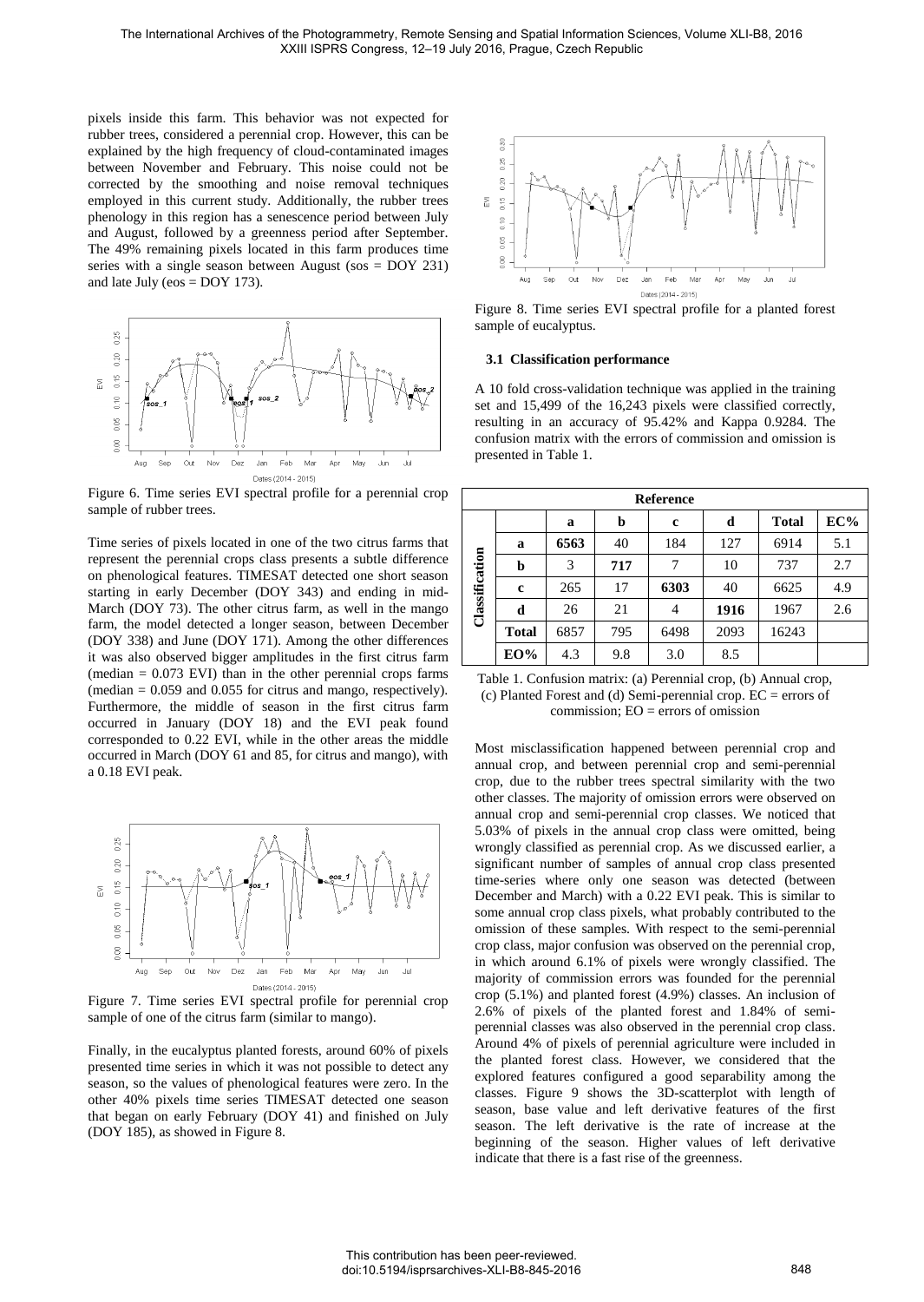

Figure 9. 3D-scatterplot of length of season, base value and left derivative features of the first seasons. The zero values was removed for best visualization

We can see in Figure 9 that lower values of length of season and of base value were found for annual crop samples. High values of left derivative were also observed for this class  $(> 0.035)$ EVI). The low rates of base value  $(< 0.08)$  indicate that the EVI values before and right after the season were also low. This is expected for cropland areas. Besides the omitted zero values of planted forest class samples, there are medium and high base values  $(0.13 - 0.17$  EVI), medium values for length of season and left derivative  $(0.013 - 0.029$  EVI). Pixels of the semiperennial class presented low rates of base value and left derivative, and medium values for length of season. In the perennial crop class it is possible to visualize two clusters on the 3D-scatterplot, determined by length of season values. Both left derivative and base values were medium. By investigating the errors spatial distribution, it also seems that it may be associated with heterogeneity of the monitored areas that results in spectral mixing. In addition, for the extraction of the phenological parameters using TIMESAT, a generic model was considered for all classes, and the small number of samples may also have contributed to errors. The definition of time series span is also a very important criteria that must be considered.

### **3.1 Final considerations**

These preliminary results are encouraging and demonstrate the potential of phenological parameters obtained from time series of OLI vegetation indices for agricultural land use classification. We show the potential use of higher temporal resolution Landsat-like images for crop mapping, what will soon become reality, once Landsat, Sentinel-2A and CBERS 4 data can be combined to generate consistent time series to produce land use maps. Further analysis are needed to apply this approach in large areas and to test different time span, different vegetation indices and the complete spectral resolution of Landsat-like image time series.

# **ACKNOWLEDGEMENTS**

The authors acknowledge the Program "Ciência sem Fronteiras" (Project  $402597 / 2012-5$ ) CNPq / CAPES for the financial support of the field visits.

### **REFERENCES**

Arvor, D., Jonathan, M., Meirelles, M. S. O. P., Dubreuil, V., Durieux, L., 2011. Classification of MODIS EVI time-series for crop mapping in the state of Mato Grosso, Brazil. *International Journal of Remote Sensing*, 32 (22), pp. 7847-7871.

Borges, E.F., Sano, E. E., 2014. Séries temporais de EVI do MODIS para o mapeamento de uso e cobertura vegetal do oeste da Bahia. *Boletim de Ciências Geodésicas*, 20 (3), pp. 526-547.

Breiman, L., 20*01.* Random Forests*. Machine Learning.* Vol 45, pp. 5-32.

CEPAGRI/UNICAMP, 2016. <http://www.cpa.unicamp.br/> (accessed 15 March 2016)

Clark, M. L., Aide, T. M., Grau, H. R., Riner, G., 2010. A scalable approach to mapping annual land cover at 250 m using MODIS time series data: a case study in the Dry Chaco ecoregion of South America. *Remote Sensing of Environment*, 114 (1), pp. 2816-2832

Coutinho, A. C., Esquerdo, J. C. D. M., Oliveira, L. S., Lanza, D. A., 2013. Methodology for Systematical Mapping of Annual Crops in Mato Grosso do Sul State (Brazil). *Geografia*, 8 (special number), pp. 45-54.

Esquerdo, J. C. D. M., Zullo Júnior, J., Antunes, J. F. G., 2011. Use of NDVI/AVHRR time-series profiles for soybean crop monitoring in Brazil. *International Journal of Remote Sensing*, 32 (13), pp. 3711-3727.

Huete, A. R., Liu, H. Q., Batchily, K., Leeuwen, W. van., 2002. A Comparison of Vegetation Indices over a Global Set of TM Images for EOS-MODIS. *Remote Sensing of Environment*, 59 (3), pp. 440-451.

IBGE, 2016.<http://www.sidra.ibge.gov.br/>(accessed 15 March 2016)

Jakubauskas, M. E., Legates, D. R., Kastens, J. H., 2002. Crop identification using harmonic analysis of time-series AVHRR NDVI data. *Computers and Electronics in Agriculture*, 37 (1- 3), pp. 127-139.

Jönsson, P., Eklundh, L. 2002. Seasonality extraction by function fitting to time-series of satellite sensor data. *IEEE Transactions on Geoscience and Remote Sensing*. 40 (8), pp. 1824-1831.

Jönsson, P., Eklundh, L. 2004. TIMESAT – a program for analyzing time-series of satellite sensor data. *Computers & Geosciences*. 30 (8), pp. 833-845.

Jönsson, P., Eklundh, L., 2015. *TIMESAT 3.2 with Parallel Processing Software Manual*. Lund University, Sweden. pp. 22- 24.

Korting, T. S., 2012. *Geodma: A Toolbox Integrating Data Mining with Object-Based and Multi-Temporal Analysis of Satellite Remotely Sensed Imagery*. PhD Thesis, National Institute for Space Research (INPE). 97p.